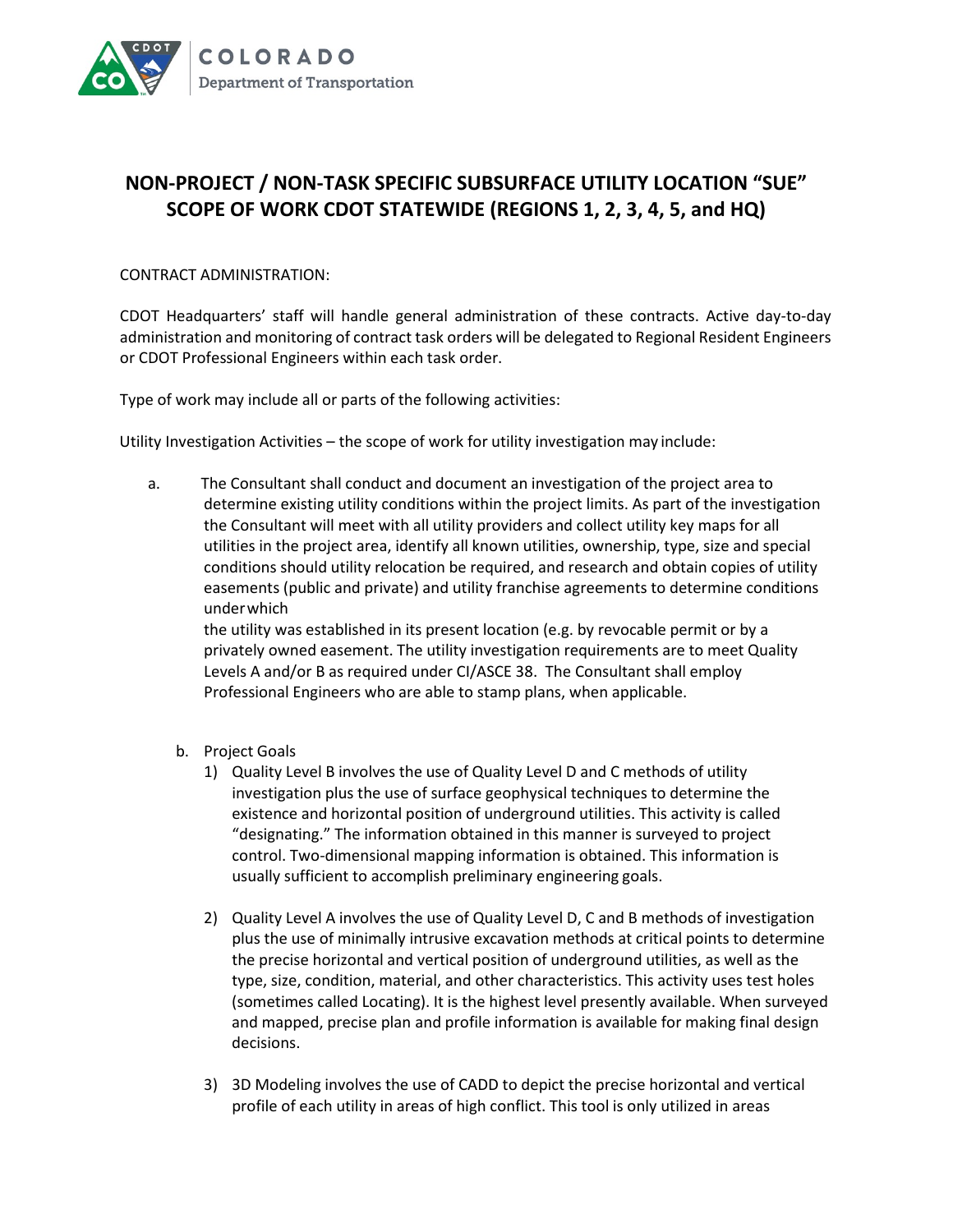

where precision locating and design of utilities is essential for project success.

- c. Utility Investigation Methodology
	- 1) Project Scoping
		- a) This work is included in the Project Scoping Plan Set for the Project Scoping meeting
		- b) Quality Level B Utility Investigation
		- c) Use existing survey project control data, GIS data, plans and electronic data from utility providers, and field survey to prepare utility design plans that meet ASCE Quality Level B.
	- 2) FIR (Field Inspection Review)
		- a) This work is performed at 30% design, prior to FOR Plandevelopment
		- b) Quality Level A Utility Investigation
	- 3) FOR (Final Office Review)
		- a) This work is performed at 60% design, during FOR Plandevelopment
		- b) 3D Modeling
	- 4) PS&E (Plans, Specifications & Estimate)
		- a) Ready for Utility Clearance and Advertisement
- d. Deliverables
	- 1) Project Scoping:
		- a) The end product (the CADD file or project plans) that contain the horizontal location of utilities, ownership, type, and size of the line including any special conditions of the line.
		- b) The CADD file or project plans should depict the lines following CDOT utility line type standards and colors, include all utility easements, and power source locations with easements.
		- c) Easements shown on plans
		- d) Produce a utility contact list: Including utility provider, contact name, email address, work & cell phone numbers. Used for both utility notes andspecifications.
		- e) The utility plan sheets will include the utility line work with proper designation colors.
		- f) Complete scoping design for utility plans.
		- g) Include service line locations for water, sewer, electrical, communications and natural gas.
		- h) Show transmission main lines and secondary feed lines with labels.
		- i) Distinguish lines between CDOT owned facilities, local agency facilities and utility provider facilities.
		- j) Produce utility plan sheets for review with utility providers including an oversize plan sheet for coordination and meetings.
		- k) Include known easements for the utility providers; inside, adjacent to and outside CDOT ROW on the utility plans.
		- l) Provide a table for each utility provider that includes size and type of the providers' facilities.
		- m) Include manhole rim labels and inverts in and out labels that match CDOT project datum elevations.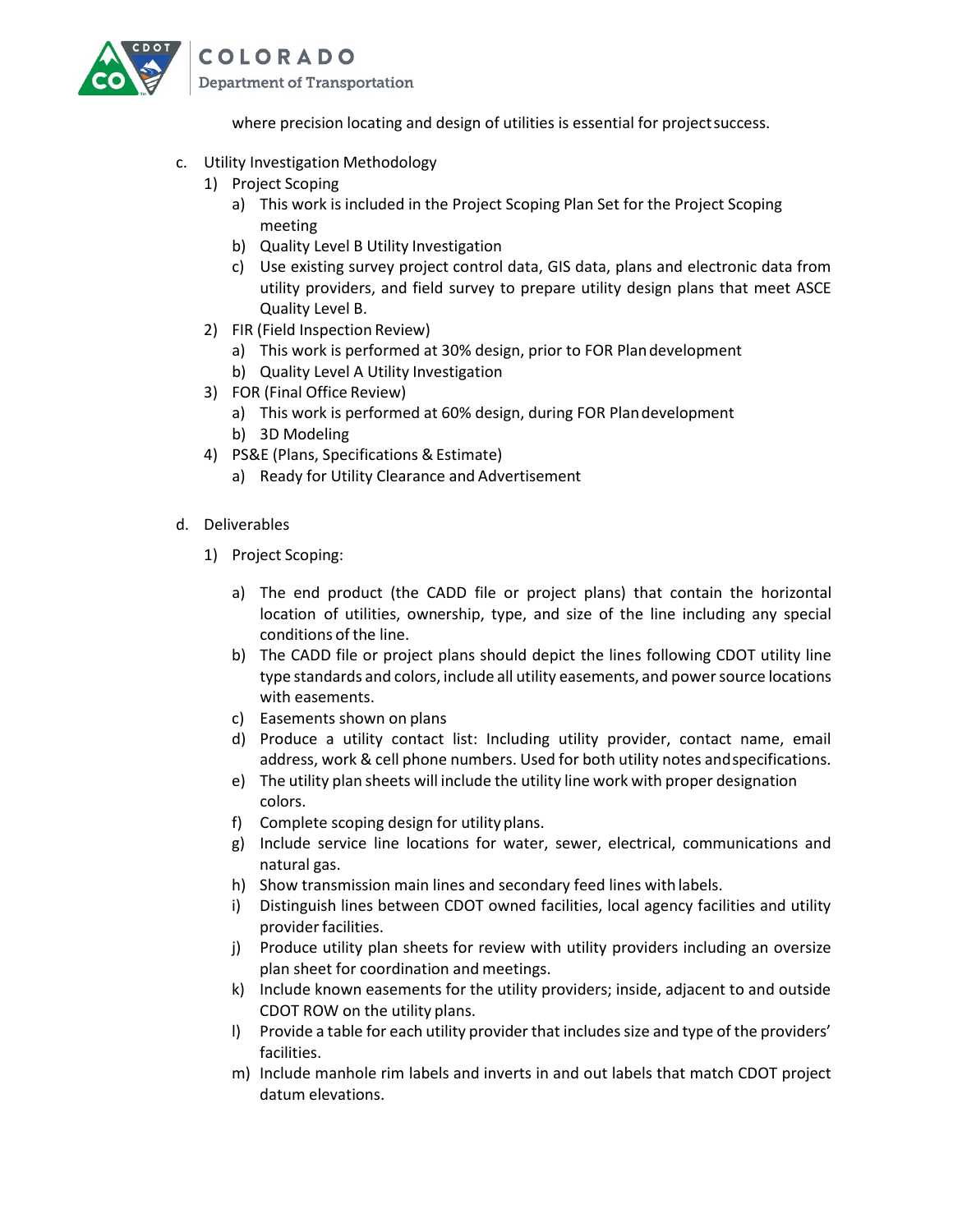

**COLORADO** Department of Transportation

- 2) FIR (Field Inspection Review)
	- a) Provide a matrix of potential utility conflicts.
	- b) Provide for and manage the potholing services.
	- c) Provide a potholing map for survey locates.
	- d) Provide a potholing chart and incorporate pothole location into the FIR Utility Plans. In the event there is insufficient design available to perform the potholing activities pre FIR, the consultant shall coordinate the final potholing work into the FOR plan level submittal
	- e) Produce utility plan sheets for review with utility providers including an oversize plan sheet for coordination and meetings
	- f) Sewer/Storm manholes will be verified; rim elevations, inverts in and inverts out, include pipe size and pipe material. Include labels for other sewer appurtenances, lift stations, drop manholes, vents and force mains.
	- g) Water lines to be verified; elevations for valve boxes including size, pipe size and pipe material. Include labels for other water appurtenances, air vacs, PRV vaults, vents and curb stops.
	- h) Dry utility labels for vaults, pull boxes, manholes, drop down transformers and other providers attached to all overhead utility line poles.
	- i) Complete FIR design for utility plans
	- j) The utility plan sheets will include the utility line work with proper designation colors.
- 3) FOR (Final Office Review)
	- a) Produce Utility notification letters to utility providers for acknowledgment of potential conflicts or relocations.
	- b) Calculate quantities and produce a tabulation of utility pay items.
	- c) Incorporate notes on the utility plan sheets describing the anticipated relocation work.
	- d) Provide Utility 3-D modeling in high conflict areas where precision placement of utilities is deemed essential.
	- e) The utility plans sheets will include the utility line work with proper designation colors.
	- f) Include utility notes and specifications.
	- g) Complete FOR design for utility plans.
	- h) The consultant will finalize the identification of existing utilities (both wet and dry) that will be impacted by design and finalize the existing utility plans with call-outs indicating which existing utilities are impacted by theproject**.**
	- i) Produce and/or obtain from the owner utility cost estimates to be used for utility reimbursement agreements.
	- j) Cross sections will show the utility location both vertically and horizontally and will include existing and proposed ROW lines.
	- k) Drainage profiles will show the utility location both vertically and horizontally and will include existing and proposed ROW lines.
	- l) Wall and bridge profiles will show the utility location both vertically and horizontally.
	- m) Landscape plans will include utility locations.